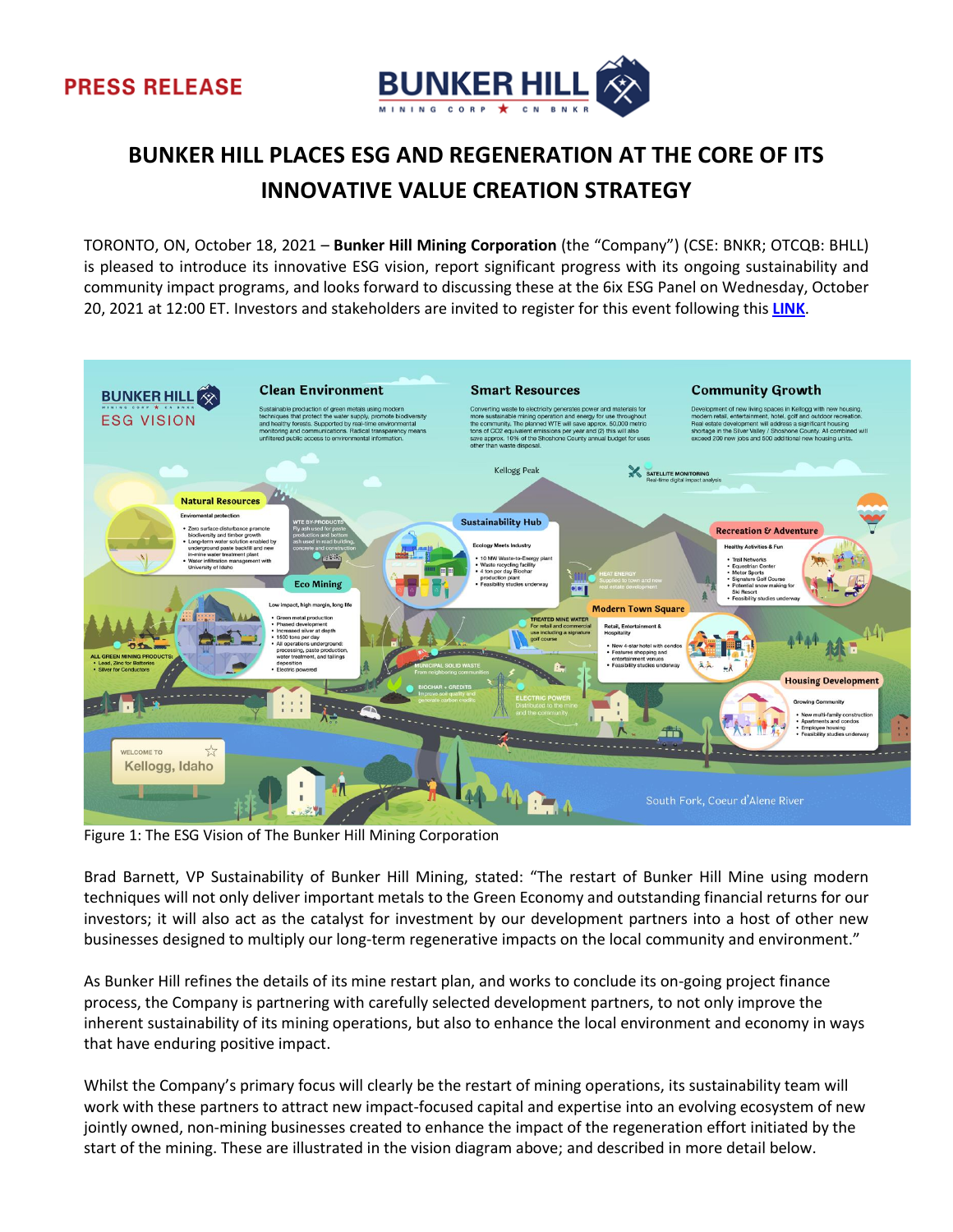# **PARTNERSHIP PROJECT UPDATES**

- (1) **Striving for ESG Excellence**. In partnership with **Digbee ESG**, the adoption of an Industry-Standard ESG Disclosure system to drive and report world-class ESG practices within the Company. The Company has achieved a BBB rating in its first assessment with a clear roadmap for short-term actions that lead to a AAA rating. The Digbee evaluation was designed by ESG practitioners with extensive expertise in the mining industry. It provides detailed insights and incentivizes targeted actions for improvement that are specifically tailored to mining company projects and mining company management practices.
- (2) **Delivering Optimal Long-Term Water Management System**. Over the last 18 months, the Company's engineers and hydrologists, working with the US EPA (Environmental Protection Agency) and the IDEQ (State of Idaho Department of Environmental Quality), have already improved the quality of the water discharged from the mine. In addition to reducing the environmental impact of the old mine site, this also reduces the burden placed upon the EPA-run Central Treatment Plant creating capacity that can be used by other mines located within the Silver Valley.
	- a. **New In-Mine Water Treatment Facility**. In partnership with **MineWater LLC**, the US EPA and IDEQ, the Company has started the final engineering study for an in-mine water treatment system at Bunker Hill Mine, designed to ensure the lowest cost and most carbon-efficient, long-term water treatment solution for the mine.

The system is designed to meet the Idaho Pollutant Discharge Elimination System (IPDES) limits that have been established for the South Fork of the Coeur d'Alene River. The system will separate water flows in the mine between bad quality water (highly acidic, very high dissolved metals concentrations) and better-quality water (slightly acidic, much lower metals concentrations). Bad water in the mine is very concentrated – approximately 80 percent of the metal load of the mine's effluent is contained in only 3% of the water volume. Once isolated, the bad quality water will be mixed with a carbon-enriched lime slurry that will be settled in one area and finally polished using a Lamella Clarifier before being discharged.

The better-quality water will flow from two sources. It will be pumped from the submerged workings of the mine and collected and piped from the west side of Bunker Hill mine. These will be combined into one stream that will be treated with a reverse osmosis plant. The permeate from the reverse osmosis plant will meet discharge requirements. The brine generated from the plant will be treated and converted into an alkaline sludge that will be deposited into the lower levels of the mine's submerged working.

Final engineering of the water treatment system will be completed in early 2022. MineWater LLC has designed, engineered and constructed water treatment systems at two Superfund sites in Colorado with similar water system characteristics – the Gold King and Captain Jack sites. The water treatment system at Bunker Hill will require approval by US EPA and the State of Idaho Department of Environmental Quality as a component of its water discharge permitting process, which is due to be completed by May of 2023.

b. The advancement of a Student Educational Agreement with the **University of Idaho**, allows students to contribute to the design of surface capping options of exposed sections of the Guy Cave to further reduce production of Acid Mine Drainage (AMD) within the mine.

Bunker Hill and the University of Idaho signed a Student Educational Agreement on August 25, 2021. This will support projects of engineering students focused on solving one of Bunker Hill Mine's greatest environmental challenges over the coming school year. The Guy Cave area of Bunker Hill was created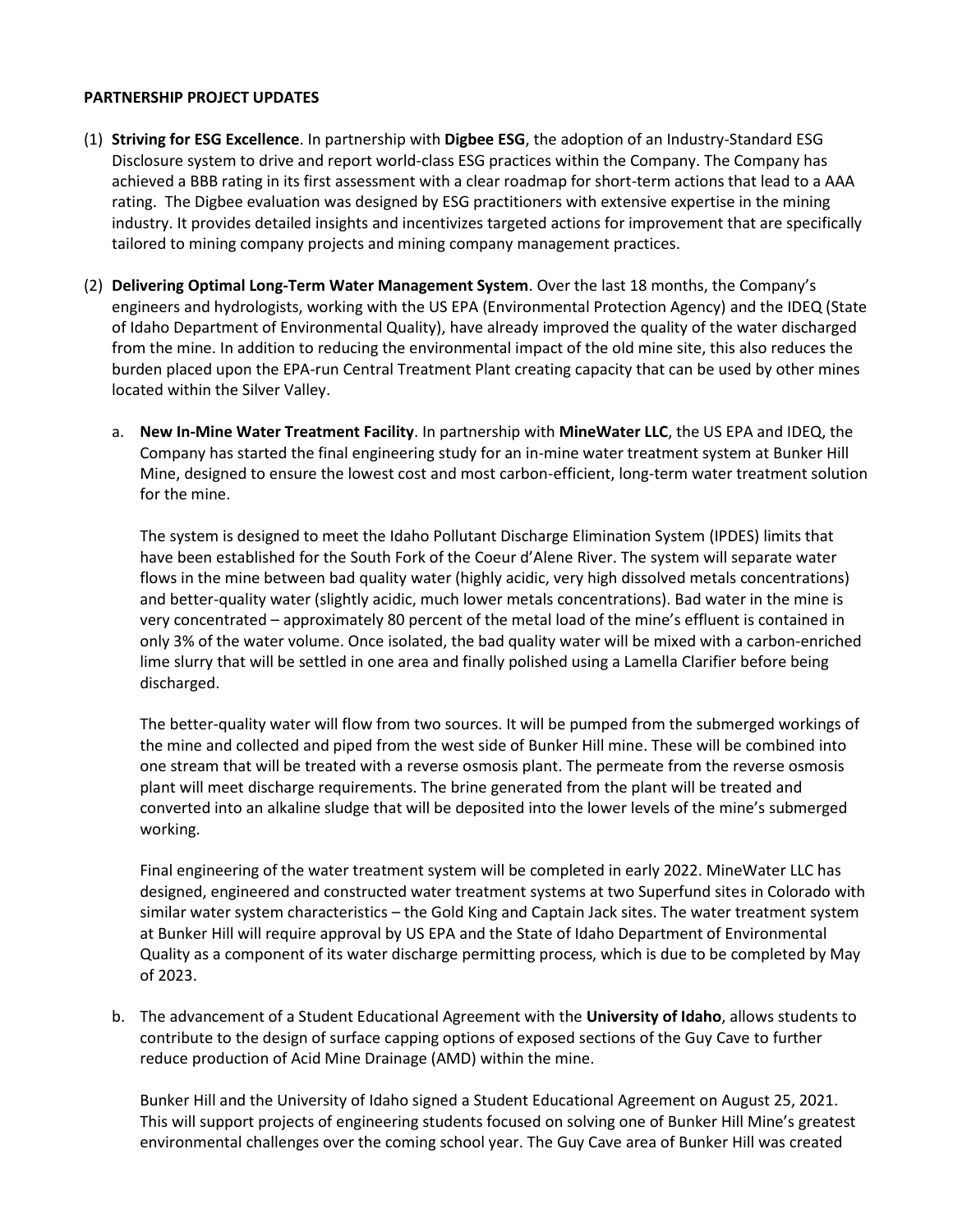when a sub-level caving method of mining was planned and partially executed in 1950s. The pyrite-rich ore body in this area of the mine extends near to the surface where subsidence has occurred. The rock and soils around the surface expression of the Guy Cave are porous and highly fractured. This allows a large volume of precipitation to directly infiltrate the mine and slowly migrate through the Guy Cave sub levels where most of Bunker Hill's Acid Mine Drainage is generated.

The focus of the University of Idaho's academic work will be to identify and engineer the best costbenefit relationship for solutions that mitigate or eliminate infiltration of surface waters into the Guy Cave. If successful, this solution will have a significantly positive long-term impact on the environmental management of the Bunker Hill site by preventing the creation of Acid Mine Generation. When combined with the injection of paste into acid generating stopes, as Bunker Hill currently plans to do in the same area of the underground mine, the long-term closure costs will be dramatically reduced.

This agreement marks the second environment-focused collaboration between the University of Idaho and Bunker Hill Mining Corporation. The first was a Sponsored Research Agreement with the Hydrogeology faculty, including Bunker Hill's funding of research by the University's graduate students. The research will establish several different water flow paths from surface to the main level of the mine (the 9-level) where water is discharged. The study will collect and analyze data related to the volume, direction, and velocity of flow in different paths to help inform future water management solutions. The Collaborative Research Agreement is designed as a 3-year study that was signed on May 6, 2021.

(3) **Developing Green Power Capability**. In partnership with Colorado-based **Ensero Solutions LLC**, the start of a Waste-to-Energy Power Plant (WTE) Feasibility Study to investigate the use of Municipal Solid Waste (MSW) to generate electrical power for Bunker Hill Mine and the City of Kellogg and Shoshone County while eliminating waste disposal costs and carbon emissions for the County.

WTE facilities sort waste into combustible and non-combustible streams. Combustible materials are generally incinerated to produce energy, while non-combustible materials are sent to recycling facilities. There are 76 WTE facilities in the U.S. that process nearly 94,000 tons of MSW per day producing 2.5 GW of electricity and 2.7 GW of combined heat and power [\(www.erc.org\)](http://www.erc.org/). This equates to approximately 13% of all MSW generated in the U.S. and powers 2.3 million homes. According to academic research, "every ton of waste processed at a WTE facility avoids a ton of  $CO<sub>2</sub>$  equivalent emissions."<sup>1</sup>

The study into the construction and operation of a WTE Plant near the mine site, will analyze the feasibility of using different volumes of MSW from Shoshone County and Kootenai County as feedstock. The plant could provide up to 8 MW of low-cost, green power to Bunker Hill Mine, displacing the need for the mine to draw upon the regional power grid and reduce long-term mine operating costs. If feasible, this project would be funded and operated by 3<sup>rd</sup> party partners, with capital estimates being in the region of \$25M. Permitting of the WTE facility will require Clean Air Act permitting by the US EPA.

This plant would also eliminate the need to transport waste to landfills in Missoula, Montana saving taxpayers in both counties more than \$2.0M in waste disposal costs, while also significantly reducing the carbon footprint associated with more than 90,000 miles of annual transport from Idaho to Montana. The ash produced by the plant would be an input for Bunker Hill's low porosity paste plant whose product will backfill acid-generating stopes, reducing further any long-term environmental challenges within the mine.

<sup>1</sup> Brunner, P. H. and Rechberger, H. (2015) 'Waste to energy - key element for sustainable waste management', *Waste Management.*  Pergamon, 37, pp. 3-12. doi: 10.1016/j. wasman.2014.02.003.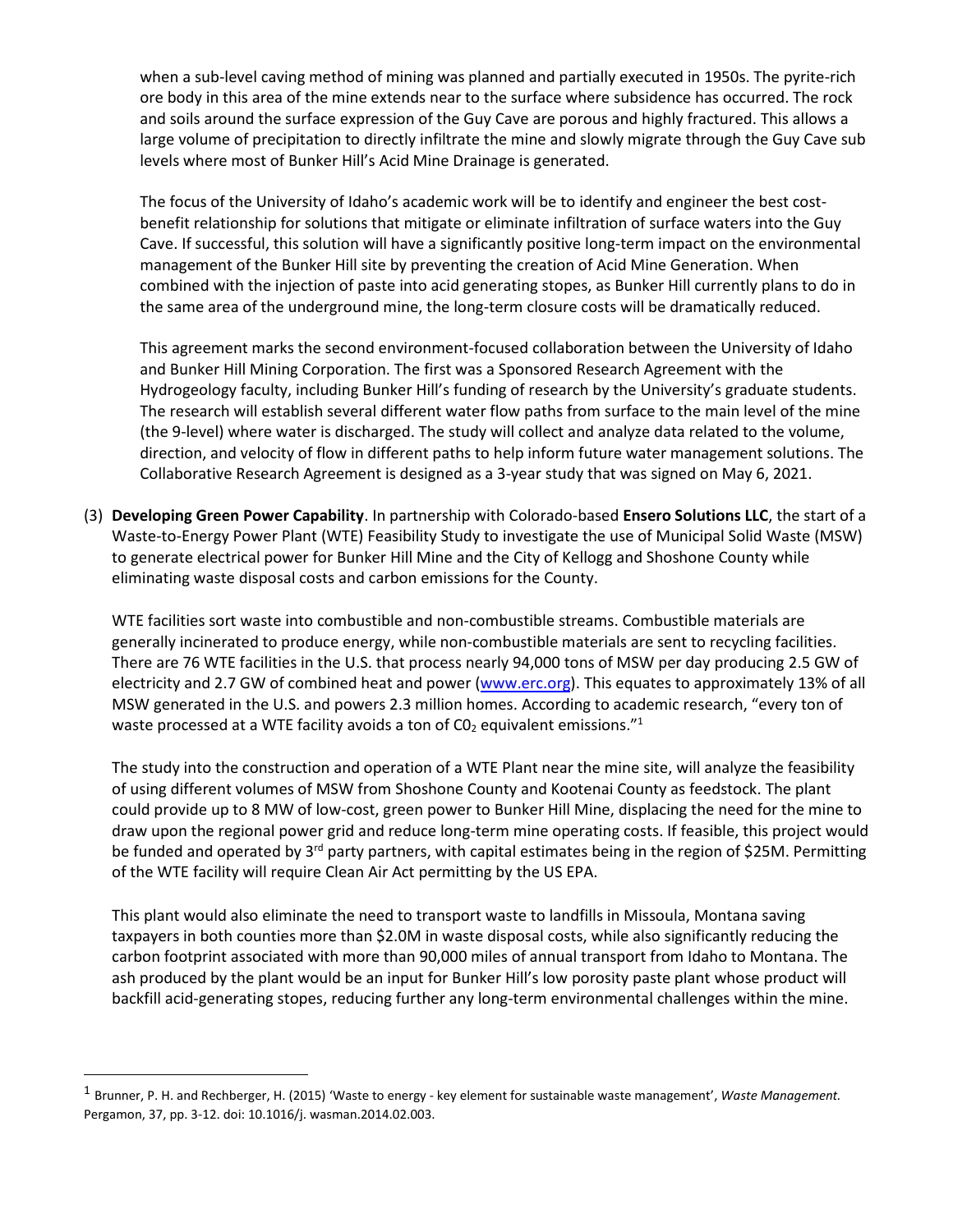The WTE Plant, if feasible and once permitted, will use a portion of the untreated better-quality water stream in the mine. The volume of this beneficial usage of the water will be determined by the studies that are currently underway. The WTE Plant will also provide a disposal site for the sludge produced by water treatment once the submerged workings of the mine have been fully dewatered.

Shoshone County currently does not have recycling capacity, but it produces approximately 3,000 tons of recyclable materials per annum from municipal waste, which places pressure on the limited landfill capacity. If the WTE facility were to include the ability to shred and sort crushed automobiles, this would increase significantly. Crushed cars are currently sent from Shoshone and Kootenai counties to a shredder in Seattle, Washington.

(4) **Developing Local Biochar Production Business**. In partnership with **The Future Forest Company Ltd**, the start of a scoping study into the establishment of a pyrolysis plant for biochar production may be located near the WTE facility. The biochar plant will run on wood fiber waste that would otherwise be burned or deposited into landfills. The products of the pyrolysis process are biochar, which sequester significant amounts of carbon and large amounts of heat that will power a steam turbine to produce electricity.

Biochar is the solid carbon-rich output from a process where biomass (forest waste and other wood fiber) is baked in a low oxygen environment. Biochar produced from pyrolysis delivers significant soil restoration and carbon storage benefits when applied to the soil. As such, it forms an important part of any regenerative agriculture strategy. It also locks carbon in ways that reduce global carbon and greenhouse gas emissions.

The biochar feasibility study contemplates a scale of approximately 16 tons per day of usable wood fiber feedstock, that would produce approximately 4 tons of biochar per day. The estimated cost of the plant and facility is \$3 million. Feasibility analysis will progress from a scoping study to a pre-feasibility study and ultimately progress to a full feasibility study that is expected to be completed by mid-February of 2022.

(5) **Develop Residential and Recreational Real Estate**. In partnership with **Edwards Group LLC**, the restart of Bunker Hill Mine will add approximately 150 new fulltime jobs in Shoshone County in 2022. This will occur at a time where significant housing shortages exist in both Shoshone County and neighboring Kootenai County (which includes Coeur d'Alene, Idaho). BNKR is working with experienced land planners and real estate market advisors to determine the optimal scales of development, product mix, amenity and service offerings and product pricing for our investment partners. The Company is now in discussions with potential investment partners.

Edwards Group LLC, advising on both land and product planning, was a driving force behind the development of the Deer Crest community and luxury hotel in Deer Valley, Utah. They have also developed resorts in Moab, Utah and contributed to the development of real estate projects in Jackson, Wyoming among many others in the western United States.

Real estate projects under analysis include multi-family housing, single-family detached housing, mixed use real estate (including retail, entertainment and commercial), resort hotel and recreational real estate. Land acquisition and permitting activities are anticipated to begin in 2022.

# **QUALIFIED PERSON**

Mr. Scott E. Wilson, CPG, President of Resource Development Associates Inc. and a consultant to the Company, is an Independent "Qualified Person" as defined by NI 43-101 and is acting at the Qualified Person for the Company. He has reviewed and approved the technical information summarized in this news release.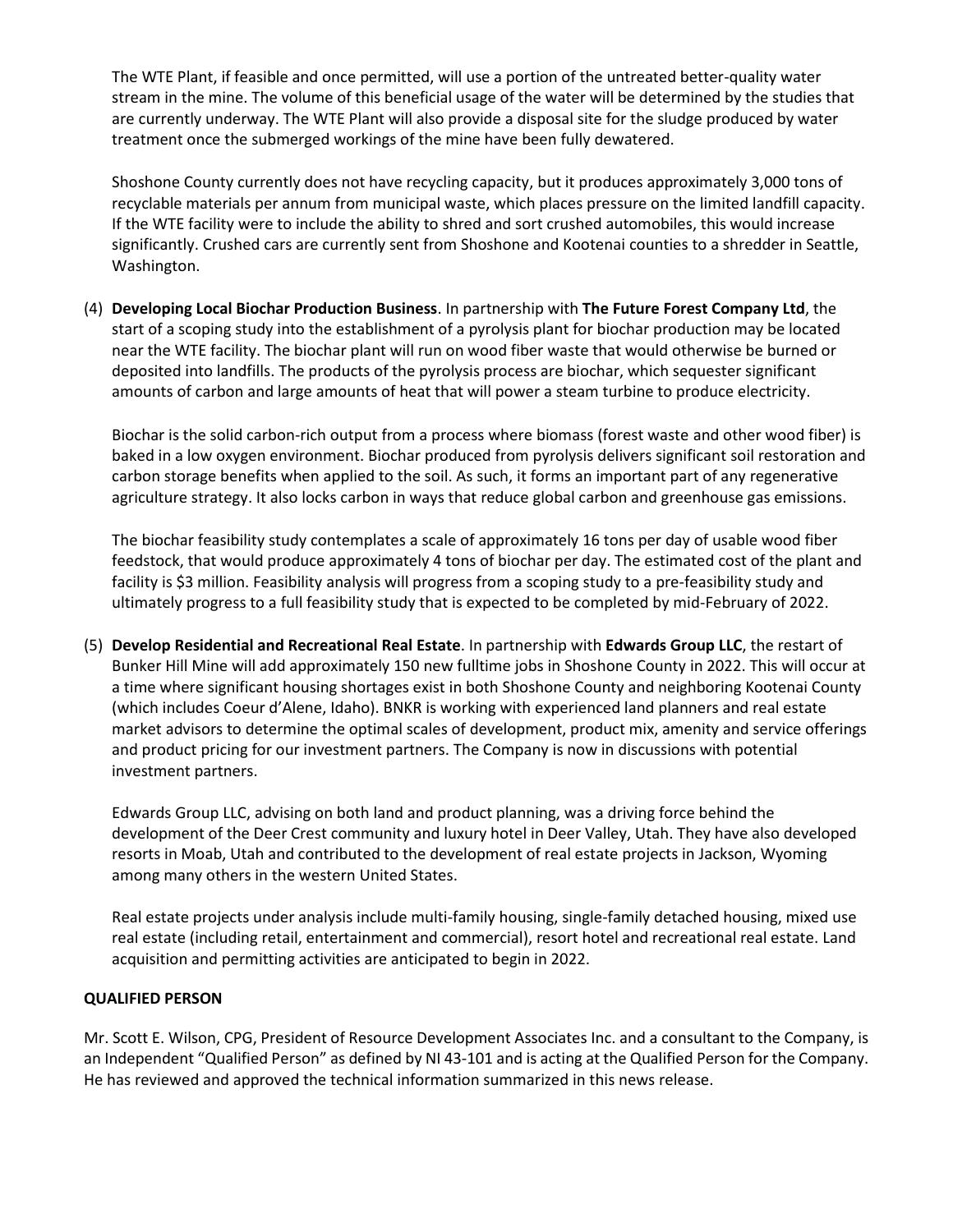### **UPCOMING EVENTS**

**6ix ESG Panel: Uplifting Local Communities in the Areas where we Operate** October 20, 2021 @12:00 ET Join Us: [REGISTER NOW](https://6ix.com/event/csr-esg-panel/?utm_bmcr_source=6ix_email&utm_source=6ix_email)

## **On Behalf of the Board of Bunker Hill Mining Corp.**

Sam Ash Chief Executive Officer & Director +1 208 370 3665

### **For additional information, please contact:** [ir@bunkerhillmining.com](mailto:ir@bunkerhillmining.com)

#### **ABOUT BUNKER HILL MINING CORP.**

Under new Idaho-based leadership the Bunker Hill Mining Corp, intends to sustainably restart and develop the Bunker Hill Mine as the first step in consolidating a portfolio of North American precious-metal assets with a focus on silver. Information about the Company is available on its website, www.bunkerhillmining.com, or within the SEDAR and EDGAR databases.

## **CAUTIONARY STATEMENTS**

*Certain statements in this news release are forward-looking and involve a number of risks and uncertainties. Such forward-looking statements are within the meaning of that term in Section 27A of the Securities Act of 1933, as amended, and Section 21E of the Securities Exchange Act of 1934, as amended, as well as within the meaning of the phrase 'forward-looking information' in the Canadian Securities Administrators' National Instrument 51-102 – Continuous Disclosure Obligations. Forward-looking statements are not comprised of historical facts. Forward-looking statements include estimates and statements that describe the Company's future plans, objectives or goals, including words to the effect that the Company or management expects a stated condition or result to occur. Forward-looking statements may be identified by such terms as "believes", "anticipates", "expects", "estimates", "may", "could", "would", "will", or "plan". Since forward-looking statements are based on assumptions and address future events and conditions, by their very nature they involve inherent risks and uncertainties. Although these statements are based on information currently available to the Company, the Company provides no assurance that actual results will meet management's expectations. Risks, uncertainties and other factors involved with forward-looking information could cause actual events, results, performance, prospects and opportunities to differ materially from those expressed or implied by such forward-looking information. Forward looking information in this news release includes, but is not limited to, the Company's intentions regarding its objectives, goals or future plans and statements. Factors that could cause actual results to differ materially from such forward-looking information include, but are not limited to: the ability to predict and counteract the effects of COVID-19 on the business of the Company, including but not limited to the effects of COVID-19 on the price of commodities, capital market conditions, restriction on labour and international travel and supply chains; failure to identify mineral resources; failure to convert estimated mineral resources to*  reserves; the inability to complete a feasibility study which recommends a production decision; the preliminary nature of metallurgical test results; the Company's ability to restart and develop the Bunker Hill Mine and the risks of not basing a production decision on a feasibility *study of mineral reserves demonstrating economic and technical viability, resulting in increased uncertainty due to multiple technical and economic risks of failure which are associated with this production decision including, among others, areas that are analyzed in more detail in a feasibility study, such as applying economic analysis to resources and reserves, more detailed metallurgy and a number of specialized studies in areas such as mining and recovery methods, market analysis, and environmental and community impacts and, as a result, there may be an increased uncertainty of achieving any particular level of recovery of minerals or the cost of such recovery, including increased risks associated with developing a commercially mineable deposit with no guarantee that production will begin as anticipated or at all or that anticipated production costs will be achieved; failure to commence production would have a material adverse impact on the Company's ability to generate revenue and cash flow to fund operations; failure to achieve the anticipated production costs would have a material adverse impact on the Company's cash flow and future profitability; delays in obtaining or failures to obtain required governmental, environmental or other project approvals; political risks; changes in equity markets; uncertainties relating to the availability and costs of financing needed in the future; the inability of the Company to budget and manage its liquidity in light of the failure to obtain additional financing, including the ability of the Company to complete the payments to the Lessor and the U.S. EPA pursuant to the terms of the agreement to acquire the Bunker Hill Mine Complex; inflation; changes in exchange rates; fluctuations in commodity prices; delays in the development of projects; capital, operating and reclamation costs varying significantly from estimates and the other risks involved in the mineral exploration and development industry; the cost, timing and ability to implement ESG initiatives which may not be technically successful or economically viable; and those risks set out in the Company's public documents filed on SEDAR. Although the Company believes that the assumptions and factors used in preparing the forward-looking information in this news release are reasonable, undue reliance*